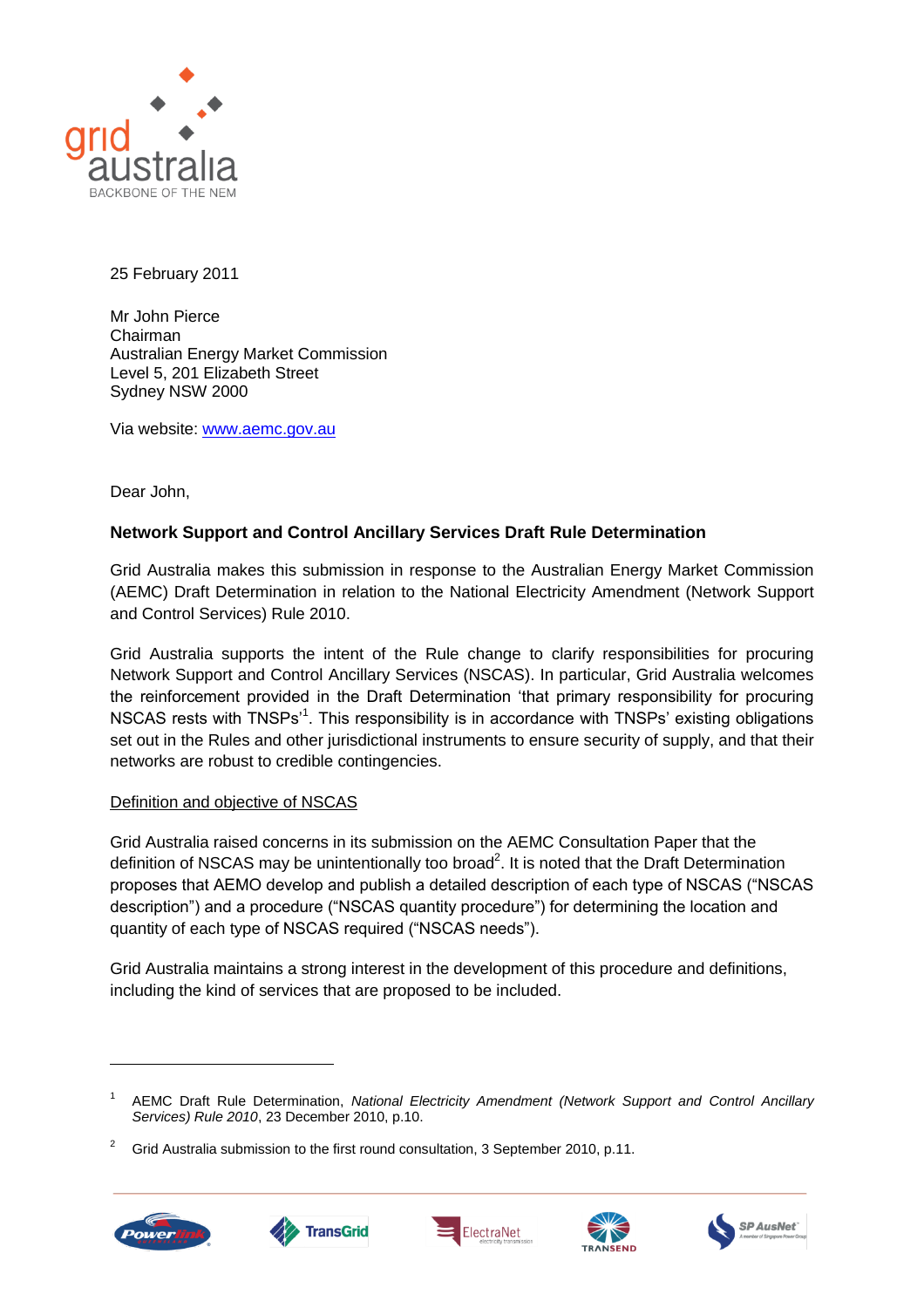Defining the need for NSCAS via this proposed procedure is a common-sense approach. The nature of the services is such that the network support and ancillary control issues and associated practical solutions are likely to vary to some degree from location to location. However, it is not entirely clear how this proposed procedure might work in practice. It is also unclear how the scope of NSCAS might extend to include additional services (system inertia, for example).

The proposed content and a timetable for the development of the procedure and descriptions therefore need to be clarified ahead of the finalisation of the Rule determination. To this end, Grid Australia requests the opportunity to meet with AEMC and AEMO staff to align understanding of the practical application of the proposed Rule. The Commission should also give consideration to including a deadline in the Final Rule for the development of the first version of these procedures and associated definitions.

#### Transitional arrangements

Grid Australia is also concerned at the absence of appropriate transitional arrangements in the Rule as drafted. These arrangements are essential so that transmission customers do not face additional price increases for NSCAS beyond those anticipated at the previous regulatory reset.

Grid Australia expects that, consistent with its own recommendations<sup>3</sup>, AEMO will (where required) either extend current arrangements or procure additional NSCAS up until the next TNSP regulatory reset date in each jurisdiction. Grid Australia supports this pragmatic approach and submits that it should be made explicit in the Rule itself<sup>4</sup>. The alternative would be to align the Rule commencement with the respective jurisdictional TNSP regulatory reset dates.

#### Other matters

Grid Australia"s comments on the Rule as drafted (Schedule 1 - Amendments to the National Electricity Rules) are attached.

Grid Australia looks forward to continuing to work with the AEMC and stakeholders through the final stages of the review. If you require any further information, please do not hesitate to contact Greg Hesse in the first instance on (07) 3860 2632.

Yours sincerely,

 $\overline{a}$ 

Raiser Korte

Rainer Korte **Chairman Grid Australia Regulatory Managers Group**

<sup>3</sup> NEMMCO *Review of Network Control and Support Services – Draft Determination Report* (25 November 2008), Recommendation 17.4, p.134.

<sup>&</sup>lt;sup>4</sup> The current drafting makes this an option for AEMO – see Schedule 3 [1] proposed cl.11.[xx].3(a).